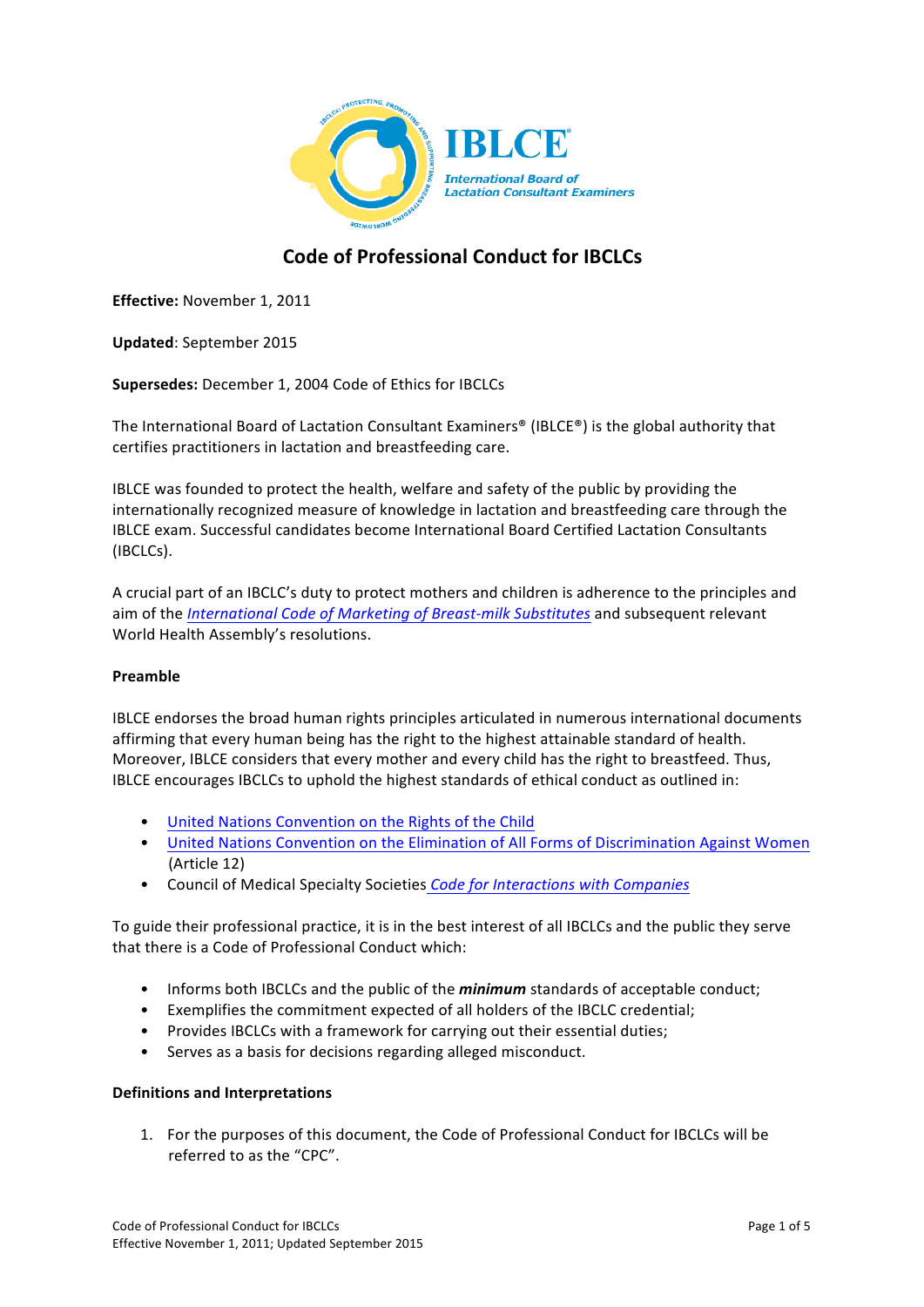- 2. **IBCLCs will comply fully with the** *IBLCE Disciplinary Procedures***.**
- 3. For the purposes of the CPC, "due diligence" refers to the obligation imposed on IBCLCs to adhere to a standard of reasonable care while performing any acts that could foreseeably harm others.
- 4. The term "intellectual property" (Principle 2.5) refers to copyrights (which apply to printed or electronic documents, manuscripts, photographs, slides, and illustrations), trademarks, service and certification marks, and patents.
- 5. The exception to the statement "refrain from revealing any information" (Principle 3.1)
	- means that, to the extent required, IBCLCs may disclose such information to:
	- (a) comply with a law, court or administrative order, or this CPC;
	- (b) protect the client, in consultation with appropriate individuals or entities in a position to take suitable action, when the IBCLC reasonably believes that a client is unable to act adequately in her own and her child's best interest and there is thus risk of harm;
	- (c) establish a claim or defense on behalf of the IBCLC and the client, or a defense against a criminal charge or civil claim against the IBCLC based upon conduct in which the client was involved: or
	- (d) respond to allegations in any proceeding concerning the services the IBCLC has provided to the client.
- 6. "Misfeasance" describes an act that is legal but performed improperly, while "malfeasance" describes a wrongful act.

## **Code of Professional Conduct Principles**

The CPC consists of eight principles, which require every IBCLC to:

- 1. Provide services that protect, promote and support breastfeeding
- 2. Act with due diligence
- 3. Preserve the confidentiality of clients
- 4. Report accurately and completely to other members of the healthcare team
- 5. Exercise independent judgment and avoid conflicts of interest
- 6. Maintain personal integrity
- 7. Uphold the professional standards expected of an IBCLC
- 8. Comply with the IBLCE Disciplinary Procedures

IBCLCs are personally accountable for acting consistently with the CPC to safeguard the interests of clients and justify public trust.

## **Principle 1: Provide services that protect, promote and support breastfeeding**

Every IBCLC shall:

- 1.1 Fulfill professional commitments by working with mothers to meet their breastfeeding goals.
- 1.2 Provide care to meet clients' individual needs that is culturally appropriate and informed by the best available evidence.
- 1.3 Supply sufficient and accurate information to enable clients to make informed decisions.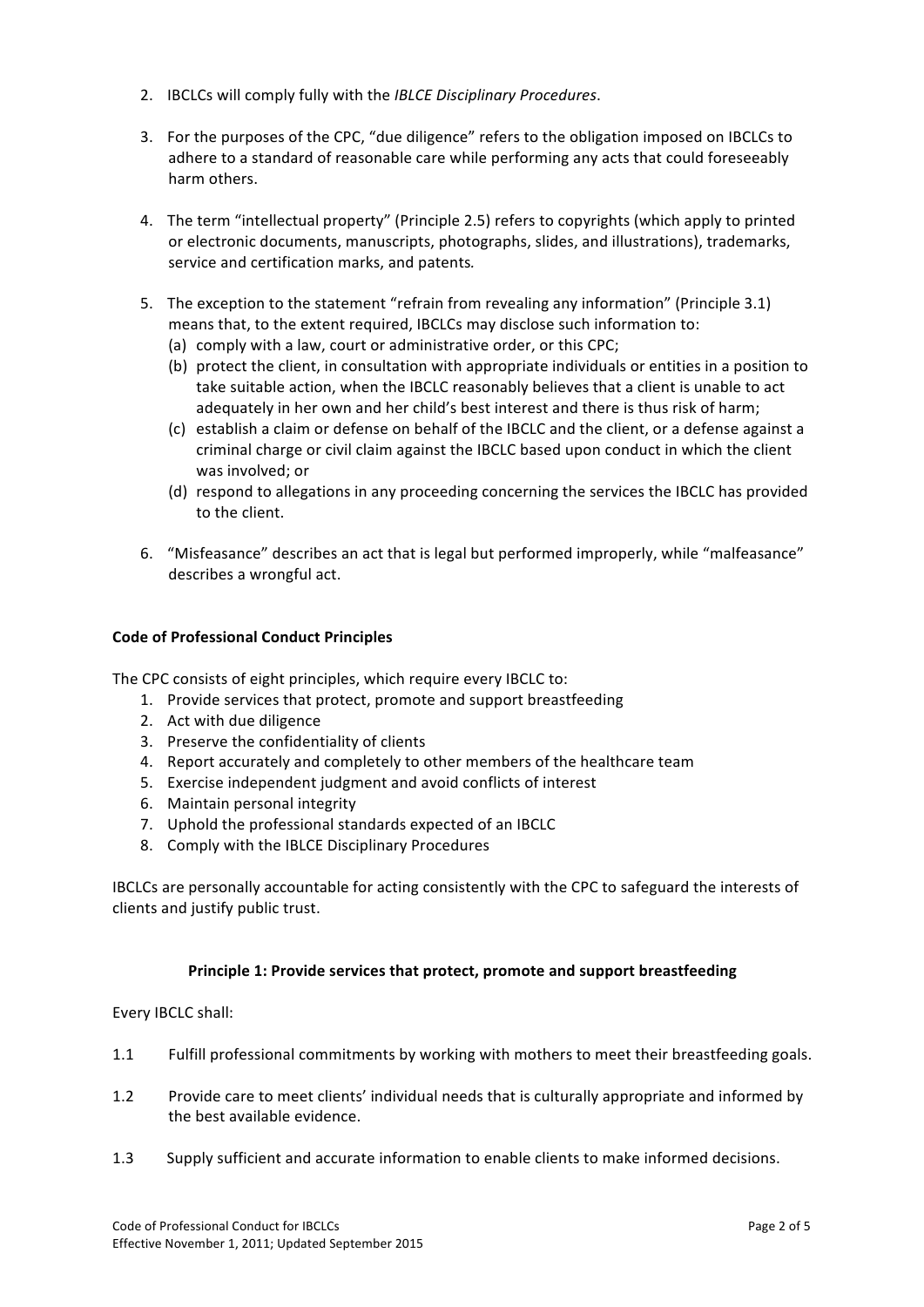- 1.4 Convey accurate, complete and objective information about commercial products.
- 1.5 Present information without personal bias.

## **Principle 2: Act with due diligence**

Every IBCLC shall:

- 2.1 Operate within the limits of the scope of practice.
- 2.2 Collaborate with other members of the healthcare team to provide unified and comprehensive care.
- 2.3 Be responsible and accountable for personal conduct and practice.
- 2.4 Obey all applicable laws, including those regulating the activities of lactation consultants.
- 2.5 Respect intellectual property rights.

## Principle 3: Preserve the confidentiality of clients

Every IBCLC shall:

- 3.1 Refrain from revealing any information acquired in the course of the professional relationship, except to another member of a client's healthcare team or to other persons or entities for which the client has granted express permission, except only as provided in the Definitions and Interpretations to the CPC.
- 3.2 Refrain from photographing, recording or taping (audio or video) a mother or her child for any purpose unless the mother has given advance written consent on her behalf and that of her child.

## **Principle 4: Report accurately and completely to other members of the healthcare team**

Every IBCLC shall:

- 4.1 Receive a client's consent, before initiating a consultation, to share clinical information with other members of the client's healthcare team.
- 4.2 Inform an appropriate person or authority if it appears that the health or safety of a client or a colleague is at risk, consistent with Principle 3.

## Principle 5: Exercise independent judgment and avoid conflicts of interest

#### Every IBCLC shall:

- 5.1 Disclose any actual or apparent conflict of interest, including a financial interest in relevant goods or services, or in organizations which provide relevant goods or services.
- 5.2 Ensure that commercial considerations do not influence professional judgment.